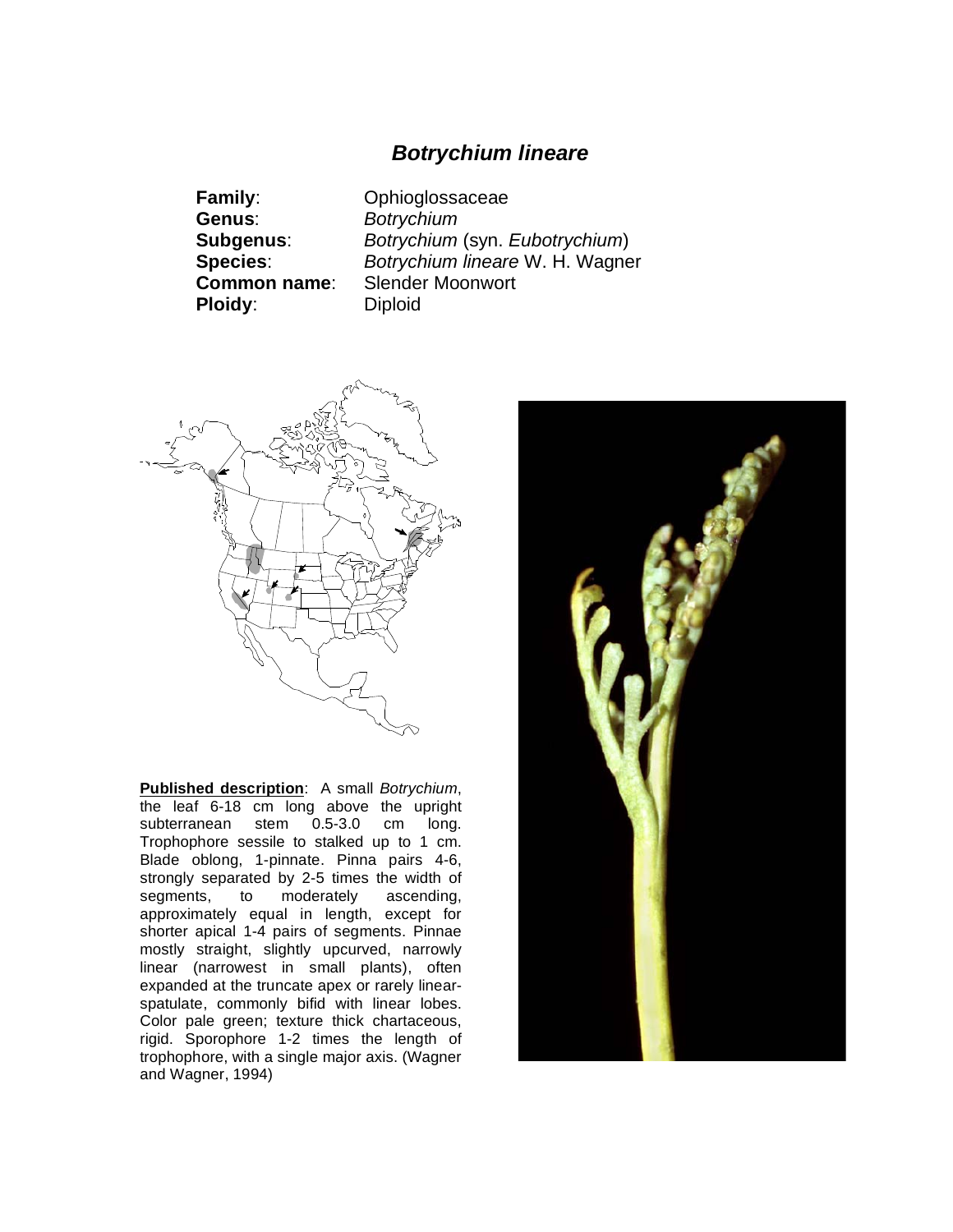## **Identification**

 The pinnae of *Botrychium lineare* have the narrowest pinna span of all moonworts, hence the common name, slender moonwort. They broaden scarcely at all toward their outer margin except as they divide, usually into two lobes diverging at an angle of about  $45^\circ$ . Only two other species approach this morphology, both of them closely related to *B. lineare*. *Botrychium campestre* has broader pinnae that are less deeply lobed and a rachis that is broader relative to the total leaf width. Narrow-pinnae forms of *B. ascendens* may be similarly lobed, but the lobes broaden toward an outer margin that is dentate. At maturity the sporophore stalk of *B. ascendens* is usually greater than half the length of the trophophore whereas it is less than half the length of the trophophore in *B. lineare*.

Plants from several localities appear intermediate between *B. lineare* and *B. campestre*. Possibly these are an allotetraploid taxon formed by chromosome doubling following hybridization between these two species. If this is found to be the case, these tetraploid plants my warrant taxonomic distinction.

## **Distribution**

*Botrychium lineare* is among the least frequently sighted of all moonwort species. It is known from 12 collections prior to Wagner's first sighting of the species in Montana in 1978. It remains known from only 34 sites, more than half of these (18) not known to be extant. The species has not been seen in eastern North America since its collection in Quebec in 1902 and 1947 and in New Brunswick in 1904. Recent documentation of *B. lineare* in the Black Hills of South Dakota and Wyoming along with other eastern species supports possible continued existence of the species in other eastern sites.

In western mountains, *B. lineare* is historically known from California and Utah and currently known from Colorado northward to Washington and Montana. It has recently been found in Alaska and the Yukon Territory. These discoveries indicate the possibility of additional occurrences throughout the mountains of western Canada where it has not heretofore been sought.

Because of its distinctive morphology it is unlikely that *B. lineare* has been overlooked or misidentified more so than other moonworts. Rather, its sporadic occurrence is probably a true reflection of its rarity.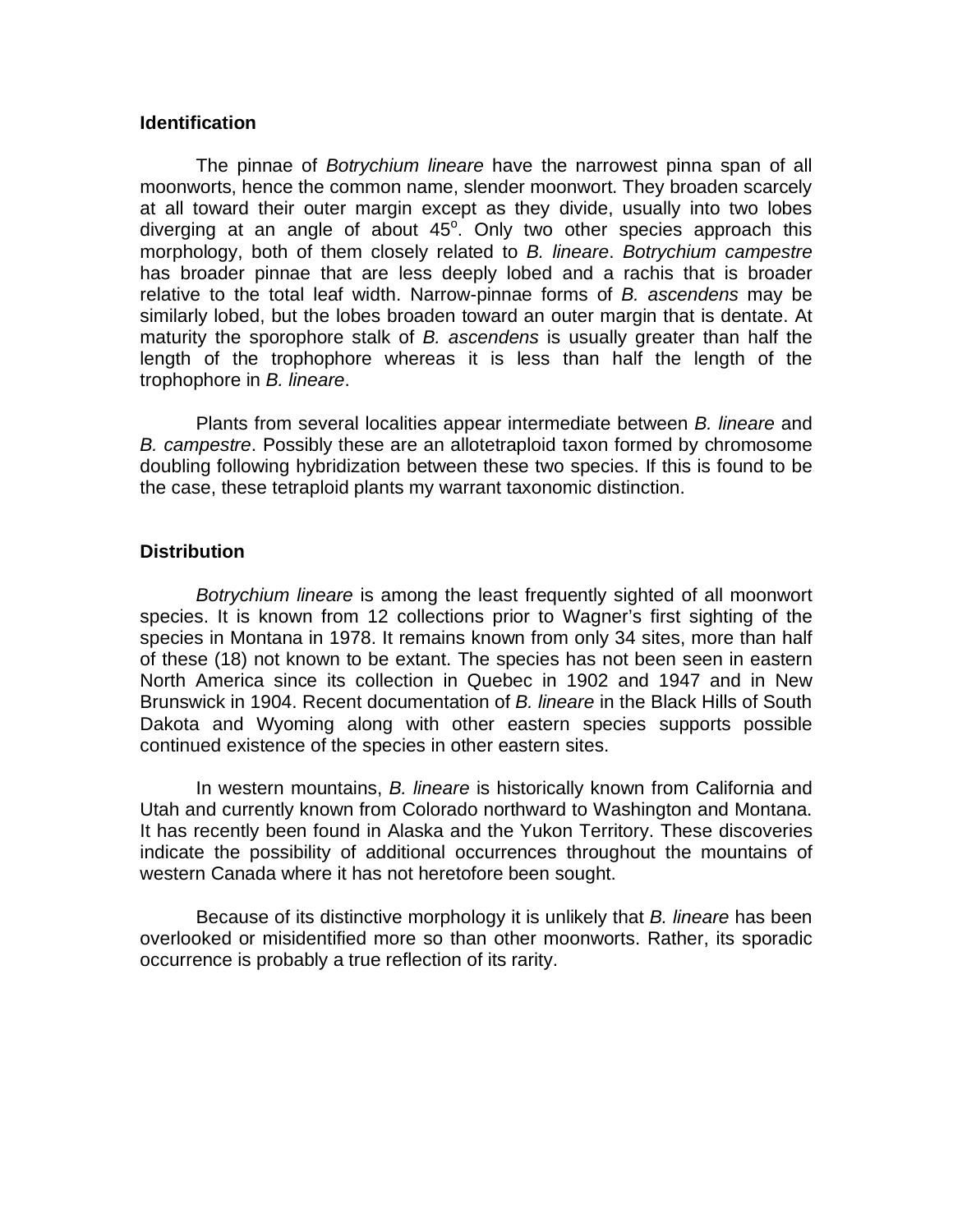## **Habitat**

 Wagner and Wagner (1994) described one of the Quebec *Botrychium lineare* habitats as "a steep limestone cliff with narrow grassy horizontal terraces" on which the plants were supposed to have grown. The other Quebec site was described by the collector as "a gravelly beach". The New Brunswick collection lacked details of habitat other than "mountain".

 Habitats of western populations of *Botrychium lineare* are highly varied, including heavily forested sites and grassy meadows, fen-like seeps and gravelly roadsides. The sites agree only in their relatively high elevation or northern latitude. The largest known extant populations near Pikes Peak in Colorado and Glacier National Park in Montana are in sparse to dense meadow and roadside grasses and forbs on gently sloping terrain. In Idaho plants are on high elevation scree slopes with little vegetation. In the most remarkable sites, near Glacier NP and in the Lostine Canyon in Northeast Oregon, plants grow through packed gravel of roadside shoulders and ditches. Along Hurricane Creek, also in northeastern Oregon, plants grow in boulder-laden substrate of an old avalanche meadow. In Alaska and the Yukon it grows along hard-packed dirt trails.

 There is some indication that *Botrychium lineare* as well as other moonwort species tend to occur on limestone influenced substrates. For example, one of the Quebec sites was on a limestone cliff, and the two Oregon sites are on either side of a mountain ridge capped with limestone. It may be that the gravel of the roadside sites also contains limestone. This association warrants further study. Minimally, the pH of known sites should be determined (most limestone influenced soils have a neutral  $pH (pH = 6-8)$ , and other soil elements could be also be determined. Such analysis may serve to disqualify non-calcareous, low pH areas as probable sites for occurrence of *B. lineare*.